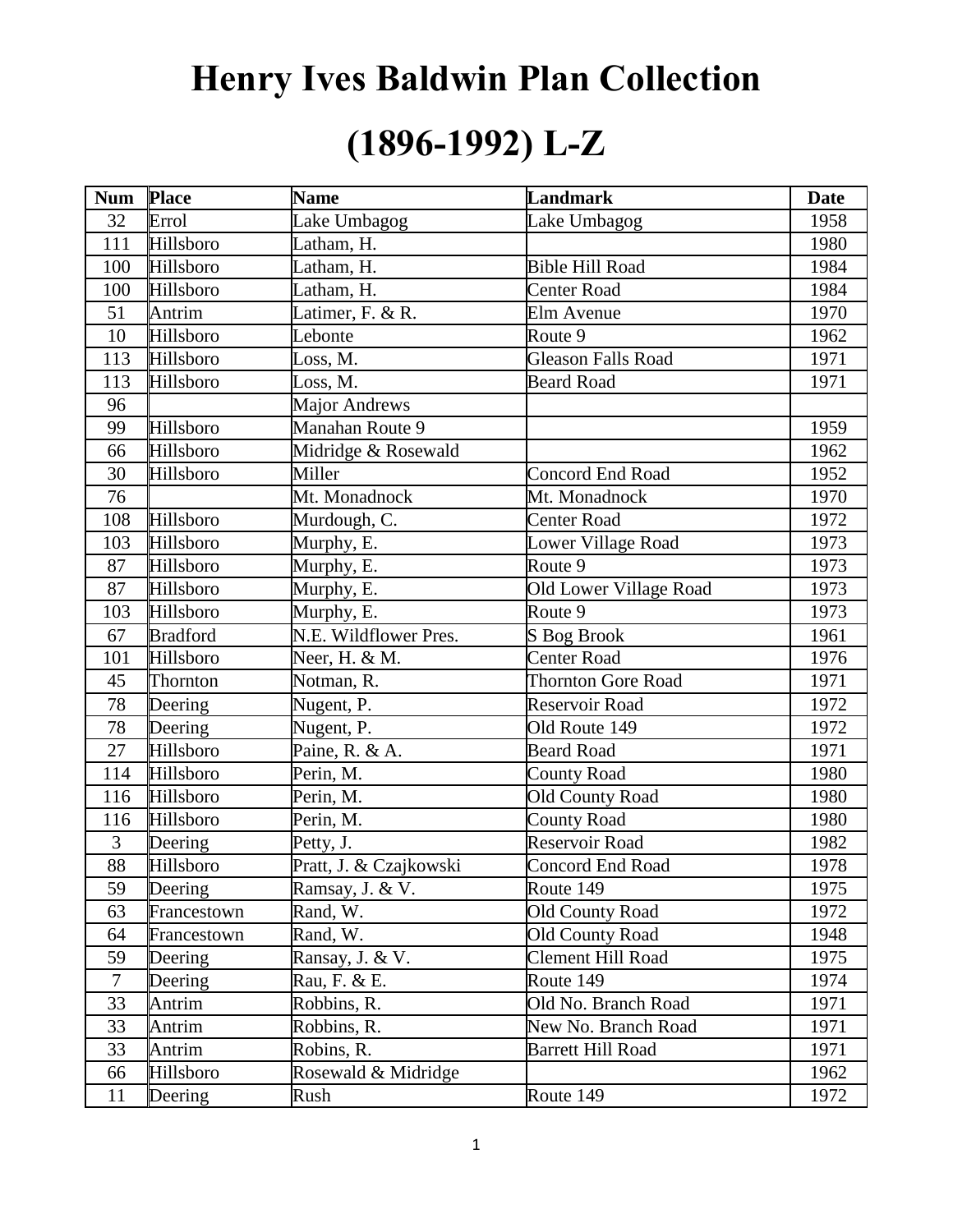## **Henry Ives Baldwin Plan Collection (1896-1992) L-Z**

| 23  | Warner          | Rutkowski, B. & V.             | Route 114                    | 1975 |
|-----|-----------------|--------------------------------|------------------------------|------|
| 69  | Hillsboro       | Rysnik, L.& M.                 | <b>Bible Hill Road</b>       | 1976 |
| 11  | Deering         | Sherwood                       | Route 149                    | 1972 |
| 109 | Deering         | Sherwood, A.                   | Route 149                    | 1972 |
| 109 | Deering         | Sherwood, A.                   | Reservoir Road               | 1972 |
| 109 | Deering         | Sherwood, A. Farrell           | <b>Hill Road</b>             | 1972 |
| 36  | New Durham      | <b>Society Protect. Forest</b> | Route 11                     | 1966 |
| 29  | Hillsboro       | Sprague, R.                    | Center Road                  | 1976 |
| 107 | Hillsboro       | Stanley, H.                    | <b>Union Street</b>          | 1971 |
| 107 | Hillsboro       | Stanley, H.                    | <b>Bridge Street</b>         | 1971 |
| 6   | Hillsboro       |                                | <b>State Forest</b>          | 1950 |
| 52  |                 |                                | Windsor Syvan                | 1970 |
| 25  | Hillsboro       | Thomas, J.                     | <b>Beard Road</b>            | 1971 |
| 26  | Hillsboro       | Thomas, J.                     | Gleason Falls, Powers, Beard | 1978 |
| 26  | Hillsboro       | Thomas, J.                     | Powers, Beard, Gleason Falls | 1978 |
| 26  | Hillsboro       | Thomas, J.                     | Beard, Gleason Falls, Powers | 1978 |
| 37  | Deering         | Titcomb, H.                    | <b>Weare Reservoir</b>       | 1949 |
| 37  | Weare           | Titcomb, H.                    | <b>Weare Reservoir</b>       | 1949 |
| 46  | Deering         | Town of Deering                | <b>Fisher Road</b>           | 1971 |
| 46  | Deering         | Town of Deering                | Route 149                    | 1971 |
| 46  | Deering         | Town of Deering                | Gregg Hill Road              | 1971 |
| 58  | Deering         | Town of Deering                | <b>Manson Brook</b>          | 1974 |
| 46  | Deering         | Town of Deering                | Reservoir Road               | 1971 |
| 90  | Hillsboro       | Town of Hillsboro              |                              | 1938 |
| 95  | Hillsboro       | Town of Hillsboro              | Kimball Hill Road            | 1970 |
| 94  | Hillsboro       | Town of Hillsboro              | <b>Beard Road</b>            | 1966 |
| 95  | Hillsboro       | Town of Hillsboro              | Sand Knoll Road              | 1970 |
| 38  | <b>Bradford</b> | Tracy, E. & R.                 | <b>Washington Road</b>       | 1981 |
| 38  | Hillsboro       | Tracy, E. & R.                 | <b>Washington Road</b>       | 1981 |
| 38  | Washington      | Tracy, E. & R.                 | Washington Road              | 1981 |
| 5   | [Hillsboro]     | Trice                          | <b>Center Road</b>           | 1985 |
| 83  | Washington      | Ulrich, C.                     | <b>Woodward Brook</b>        | 1951 |
| 86  | Deering         | <b>United Church Board</b>     | Deering Reservoir            | 1965 |
| 86  | Deering         | <b>United Church Board</b>     | Reservoir Road               | 1965 |
| 86  | Deering         | <b>United Church Board</b>     | Old Reservoir Road           | 1965 |
| 81  | Deering         | <b>Various Owners</b>          | Deering Reservoir            | 1977 |
| 81  | Deering         | <b>Various Owners</b>          | Old Reservoir Road           | 1977 |
| 55  | Henniker        | Wallace, R.                    | Mink Hills Road              | 1950 |
| 35  | Antrim          | Waller, T. & E.                | Elm Avenue                   | 1975 |
| 35  | Antrim          | Waller, T. & E.                | Masquanipi Drive             | 1975 |